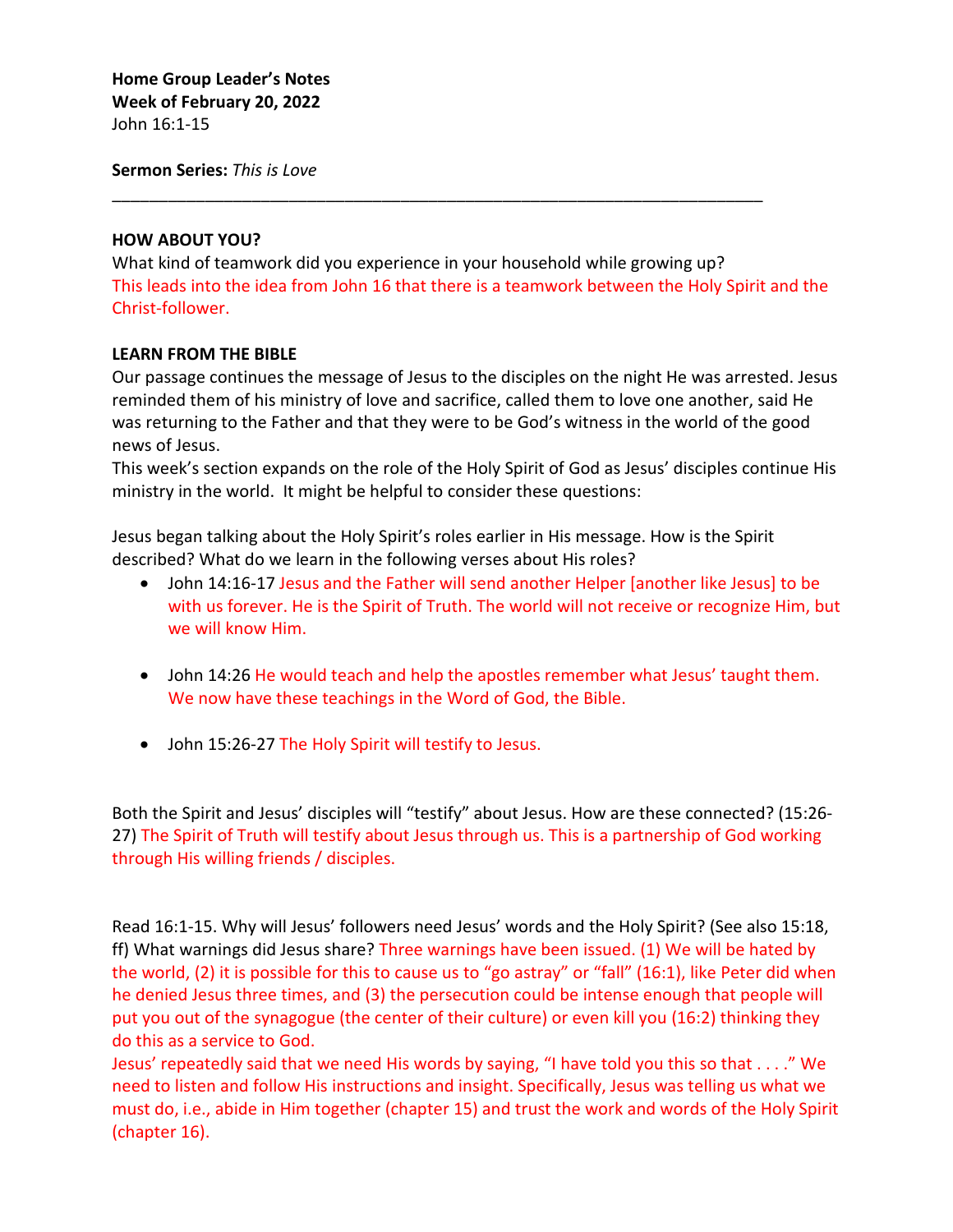# What were Jesus' purposes in "telling" them these things?

Jesus gave them several purpose statements: (1) he wanted to warn so that they wouldn't fall (v. 1), (2) He wanted to know that He had to go away so the Counselor would be come and be in us, and (3) He wanted us to know that the Holy Spirit would be doing in the world (vs.8-11) as we testify and bear fruit, and (4) that the Holy Spirit would guide the apostles and us into truth.

How is the Spirit named in our passages? (e.g. "Holy") How are each of these significant? The Helper – One like Jesus, He will be present in our lives as Jesus was present The Spirit of Truth – One who teaches us truth He hears from the Father and Jesus The Holy Spirit – the third person of the trinity, God in us The Counselor – one who comes alongside to guide, to comfort, to testify

The ministry of the Spirit to the world is described in vs. 8-11. If the Spirit's role is to convict people, what is our role? (The Spirit convicts the world "of sin," that they are separated from God, "of righteousness," that they are not righteous and therefore cannot be with God, and "judgment," that they will end up condemned like the "prince of this world" – the devil.) Jesus has clearly stated our role in chapters 15-16. We are to abide in Jesus together, praying, obeying, and loving one another. And we will testify, point to the Lord Jesus in our words, works, and character.

What is the Spirit's role of revelation to the Apostles? (12-15) How does this impact us today? The Spirit would cause them to remember what Jesus did and taught them. This was handed down to us through the apostles and their disciples. That is, we have the New Testament as a result of the work of the Spirit of truth.

# **APPLY IT THIS WEEK**

Do you believe that what Jesus said to the early disciples about the roles of the Holy Spirit also apply to you? Find a friend this week and discuss this question and how this affects what it means for us to "testify."

Shepherds, these suggested applications are meant to help us go beyond information. Perhaps you have a person in your group that you would like to meet with this week.

# **DISCUSS TOGETHER**

Do you think that persecution of Christ-followers is increasing in America? What can we learn from John 15-16 about the response of the world to God and us? What can we take to heart from this passage?

For me, I began to see this 15 years ago as certain groups began to complain that the teaching of the Bible was offensive to them. Since that time, more groups and more leaders in universities and government see Christ-followers and those who believe the words of Scripture are postured as enemies, as those who are offending, those who holding back progress and rights.

Our response is to continue to abide in Jesus together, loving and encouraging one another, trusting the work of the Holy Spirit to convict people. Some people under conviction (guilt) will blame Christians and the Bible, others may be hungry to hear the good news of what Jesus did for us. We walk in faith, testifying to Jesus, and revealing what it looks like to know our magnificent God.